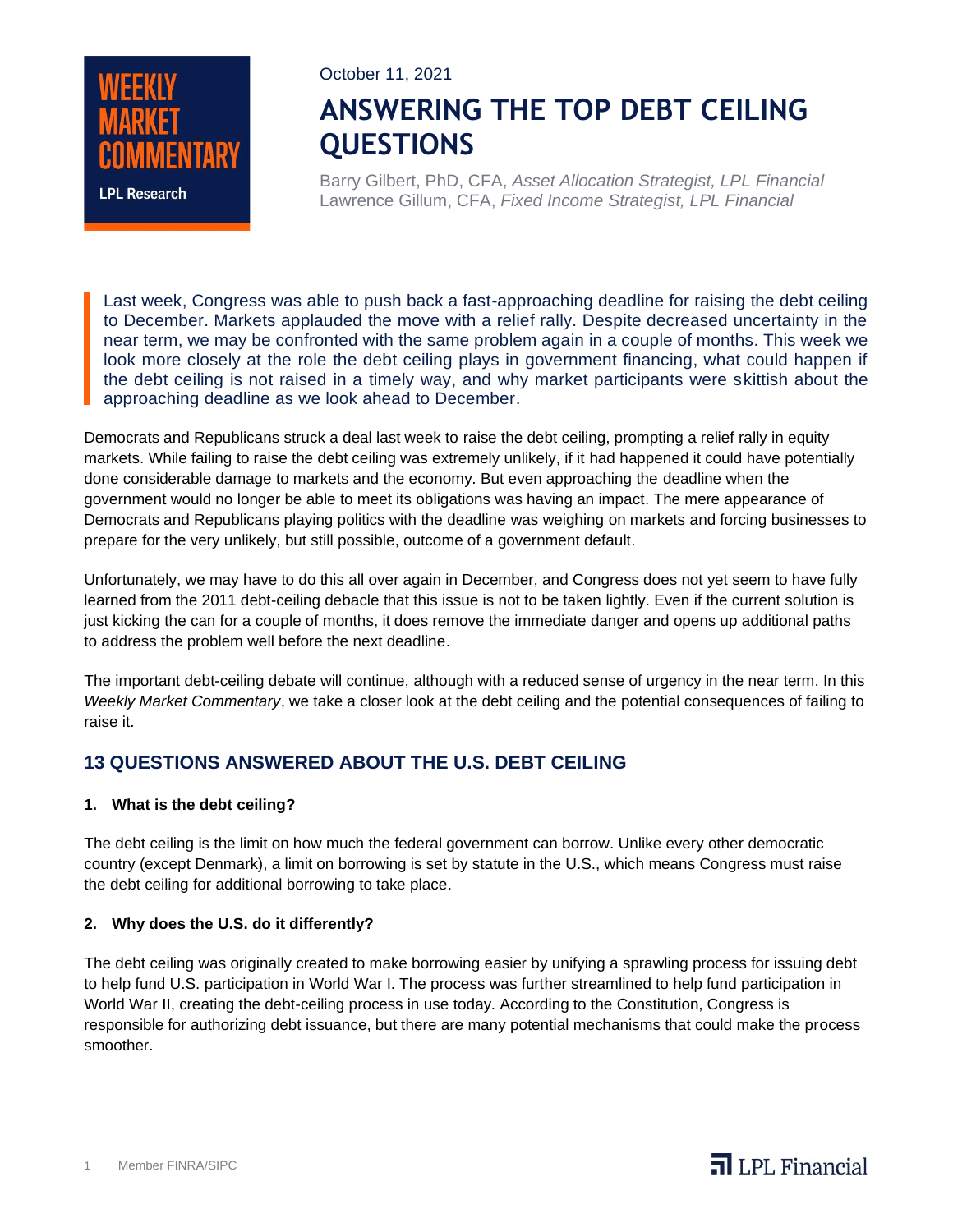#### **3. Why is it important to raise the debt ceiling?**

The government uses a combination of revenue, mostly through taxes, and additional borrowing to pay its current bills—including Social Security, Medicare, and military salaries—as well as the interest and principal on outstanding debt. If the debt ceiling isn't raised, the government will not be able to meet all its current obligations and could default.

#### **4. Has Congress always raised the debt ceiling?**

Yes, whenever needed. According to the Department of the Treasury ("Treasury"), since 1960 Congress has raised the debt ceiling in some form 79 times, 49 times under Republican presidents and 30 times under Democratic presidents. As shown in **Figure 1**, Congress has regularly raised the debt ceiling as needed. In fact, every president since Herbert Hoover has seen the debt ceiling raised during their administration.





#### **5. Is the debt ceiling being raised to cover potential new spending programs?**

No. Lifting the debt ceiling does not authorize any new spending. The debt ceiling needs to be raised to meet current obligations already authorized by Congress. Theoretically, not raising the debt ceiling would limit spending in the future, but only by deeply undermining the basic ability of the government to function, including funding the military, mailing out Social Security payments, and making interest and principal payments on its current debt. While perhaps symbolic of excessive spending, the debt ceiling is not the appropriate instrument to limit spending. Spending responsibility sits with Congress and the president, but Democrats and Republicans have both favored deficit-financed spending once in power. Bill Clinton's presidency, much of it with a Republican Congress, was the only one that saw the publicly held national debt decline since Calvin Coolidge in the 1920s.

# $\overline{\mathbf{a}}$  LPL Financial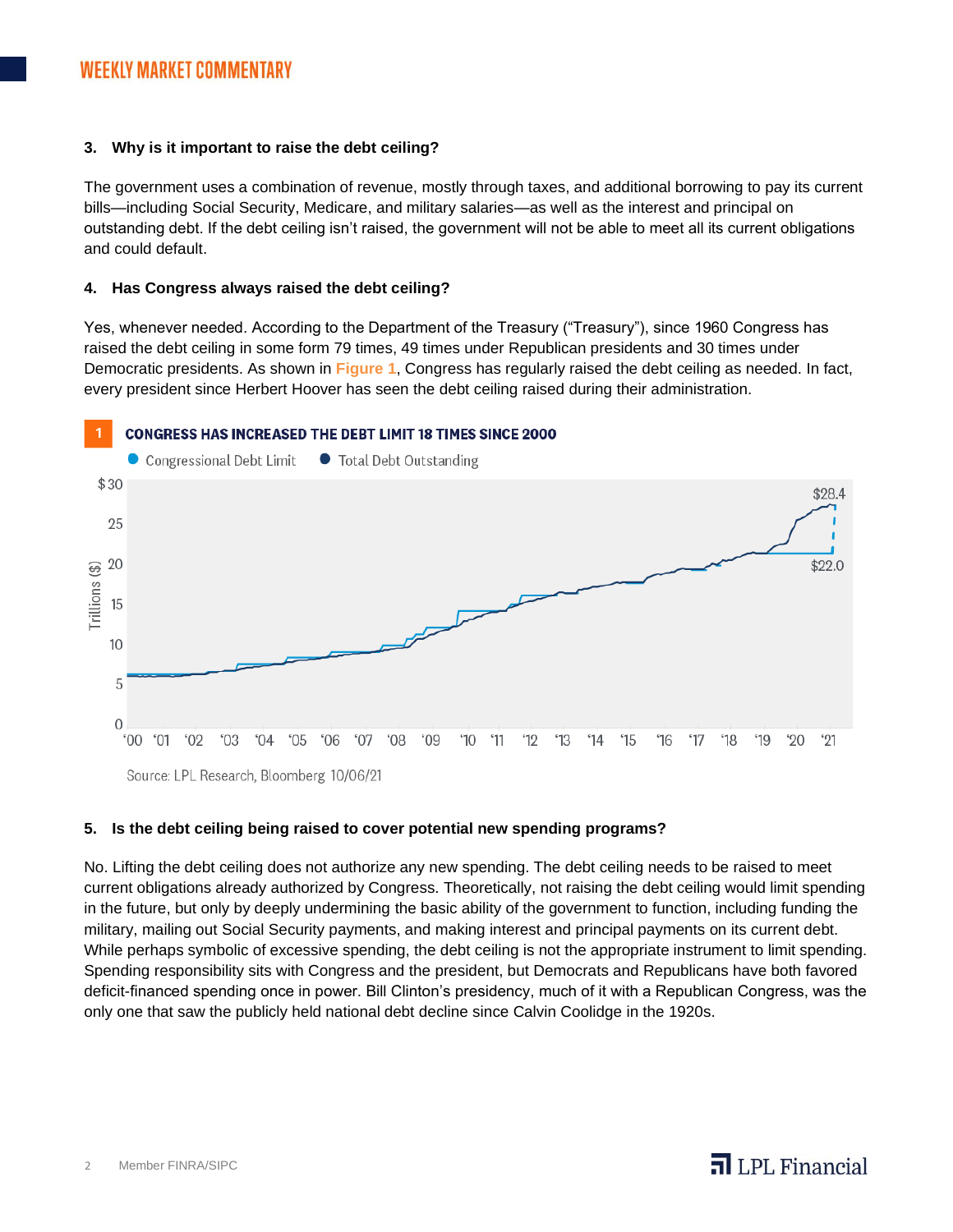#### **6. When was the debt ceiling last raised?**

In August 2019 the debt ceiling was suspended for two years in a bipartisan budget deal and reinstated on August 1, 2021 at a level covering all borrowing to that date, the dashed line in **Figure 1** representing the debt increase over that two-year period. Additional borrowing above the level that went into effect on August 1 has not been authorized.

#### **7. If we were at the debt ceiling on August 1 and nothing happened, why is there a problem?**

When we hit the debt ceiling, the Treasury is authorized to use "extraordinary measures" that allow the government to continue to temporarily meet its obligations, including suspending Treasury reinvestment in some retirement-related funds for government employees. The additional funding available through these measures is limited. Treasury Secretary Janet Yellen had said extraordinary measures would no longer be able to cover all government obligations as of October 18.

#### **8. What's the new deadline?**

The recent increase in the debt ceiling will enable the government to meet its obligations through December 3, with maybe an additional few weeks from extraordinary measures, which have already been depleted.

#### **9. Who won the debt ceiling battle?**

Markets, the economy, and U.S. households and businesses. As for who won the battle politically—we leave to the politicians and voters.

#### **10. What would the Treasury have to do if Congress failed to act in time?**

Without the ability to issue new debt to pay existing claims, the Treasury would have to rely on current cash on hand and incoming cash, largely from taxes, to make its payments. So, the Treasury would be able to make some payments—just not all of them. As such, the Treasury department would likely have to prioritize its payments, although that could bring legal challenges. Moreover, the longer the delay in raising/suspending the debt ceiling, the harder it would be for the Treasury to make its payments. For a delay of a month for example, it is estimated that the Treasury department could only cover approximately 60% of its obligations. In that instance, severe spending cuts would likely be necessary.

In 2011 and again in 2013, Federal Reserve and Treasury officials developed a plan in case the debt ceiling wasn't addressed in time. At that time, they determined the "best" course of action would be to prioritize debt payments over payments to households, businesses, and state governments. By prioritizing Treasury debt obligations, it was assumed that the financial repercussions would be minimized. However, given recent comments by rating agencies (more on this below), there's no guarantee that prioritizing debt payments would stave off severe, longer-term consequences like a debt downgrade or higher borrowing costs. Nonetheless, in order to adhere to the full faith and credit clause within the Constitution, debt-servicing costs would likely be prioritized.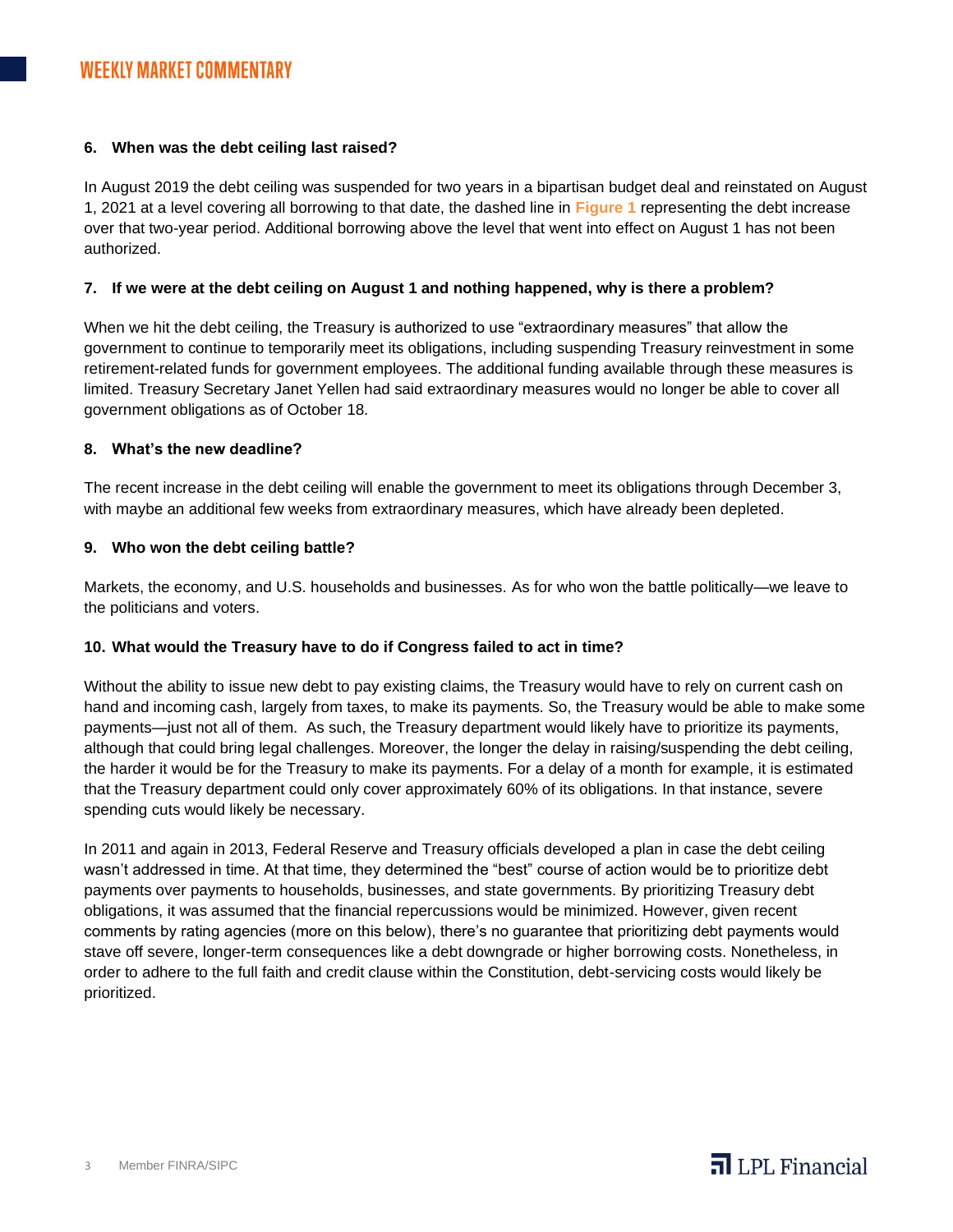#### **11. U.S. Treasury debt was downgraded in August 2011 because Congress waited until the last minute to raise the debt ceiling. Could we see additional rating changes this time?**

In August 2011, even though Congress acted before the U.S. was no longer able to meet all its obligations, one of the three main rating agencies, Standard & Poor's (S&P), downgraded U.S. Treasury debt one notch from AAA to AA+. While the other two rating agencies retained the U.S. AAA rating, they both downgraded the outlook to negative. S&P has maintained that AA+ rating since 2011.

Today, another of the three main rating agencies, Fitch, has threatened to downgrade U.S. debt if the debt ceiling isn't raised or suspended in time. Further, Fitch has stated that prioritization of debt payments would lead to nonpayment or delayed payment of other obligations "which would likely undermine the U.S.'s 'AAA' status." So even if the Treasury made debt payments on time, the other obligations would be missed and likely result in a rating downgrade. Other rating agencies probably would follow suit as well. Another downgrade by a major rating agency may call into question use of Treasury securities as risk-free assets, which would have major financial implications globally. Of course, don't forget that after the downgrade in August 2011, investors flocked to longterm U.S. Treasuries.

#### **12. Could failure to address the debt ceiling push the economy into a recession?**

It would depend on how long the Treasury would have to prioritize payments. If the delay is only a day or two, then it is unlikely the economy would slow enough to actually enter into a recession. Payments that were deferred would be repaid in arrears, so the economic impact would likely be minimal. However, if payment prioritization is necessary over a prolonged period of time—say a month or longer—this could indeed cause economic activity to contract. Since the government is running a fiscal deficit of around 7% of gross domestic product, and the Treasury could not issue debt to cover that deficit, spending cuts would need to take place. In that scenario, according to analysis by Oxford Economics, \$1.5 trillion of spending would need to be cut. The spending cuts, if prolonged, would likely push the U.S. economy into recession. Moreover, the unknown knock-on effects, such as the impact on business confidence, would also likely slow economic growth.

#### **13. How would a technical default impact the financial markets?**

In 2011, which is probably the closest comparison to this year, the S&P 500 Index fell by over 16% in the span of 21 days due to the debt-ceiling debate and subsequent rating downgrade. The equity market ended the year roughly flat, so investors who were able to invest after that large drawdown were rewarded. However, that large drawdown was due solely to the policy mistake of not raising the debt ceiling in a timely manner. It's likely that if Congress were to wait until the last minute again before raising or suspending the debt ceiling, equity markets would react similarly.

Despite the downgrade, demand for intermediate and longer-term Treasuries actually picked up during the market volatility, pushing yields lower, as Treasuries are generally considered a "safe haven" asset. While that may have been the market reaction in 2011, there is no guarantee that, in the event of a technical default and further rating downgrades, Treasury securities would have a positive return this time around—particularly if Treasury securities lose their reputation as bonds that have no default risk.

 $\overline{\mathbf{a}}$  LPL Financial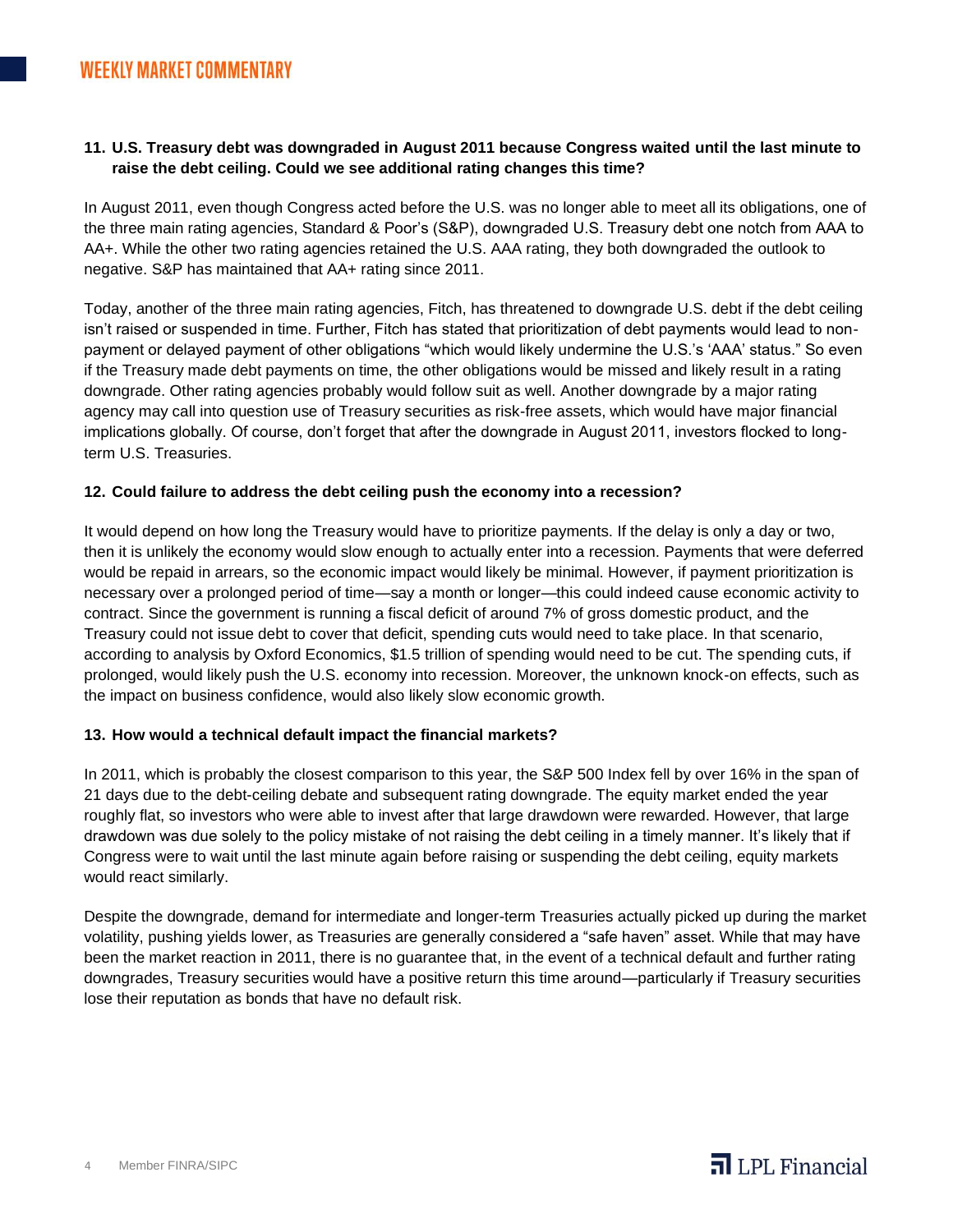## **CONCLUSION**

Given the experience from 2011, we think it was prudent for Congress to raise the debt ceiling reasonably in advance of the October 18 deadline when the government would likely no longer be able to meet all its obligations. Political brinksmanship with the debt ceiling is a dangerous game, with likely relatively little to gain and much to lose. Despite the extension, the legislative agenda for the fourth quarter remains packed, we may run into the same problem again in December, and both parties are similarly motivated. But the extra time does mean there is an easier path to addressing the debt ceiling through the budget reconciliation process if Democrats choose to use it. For now, the relief from even the unlikely possibility of a debt-ceiling crisis is welcome and markets are justifiably reassured.